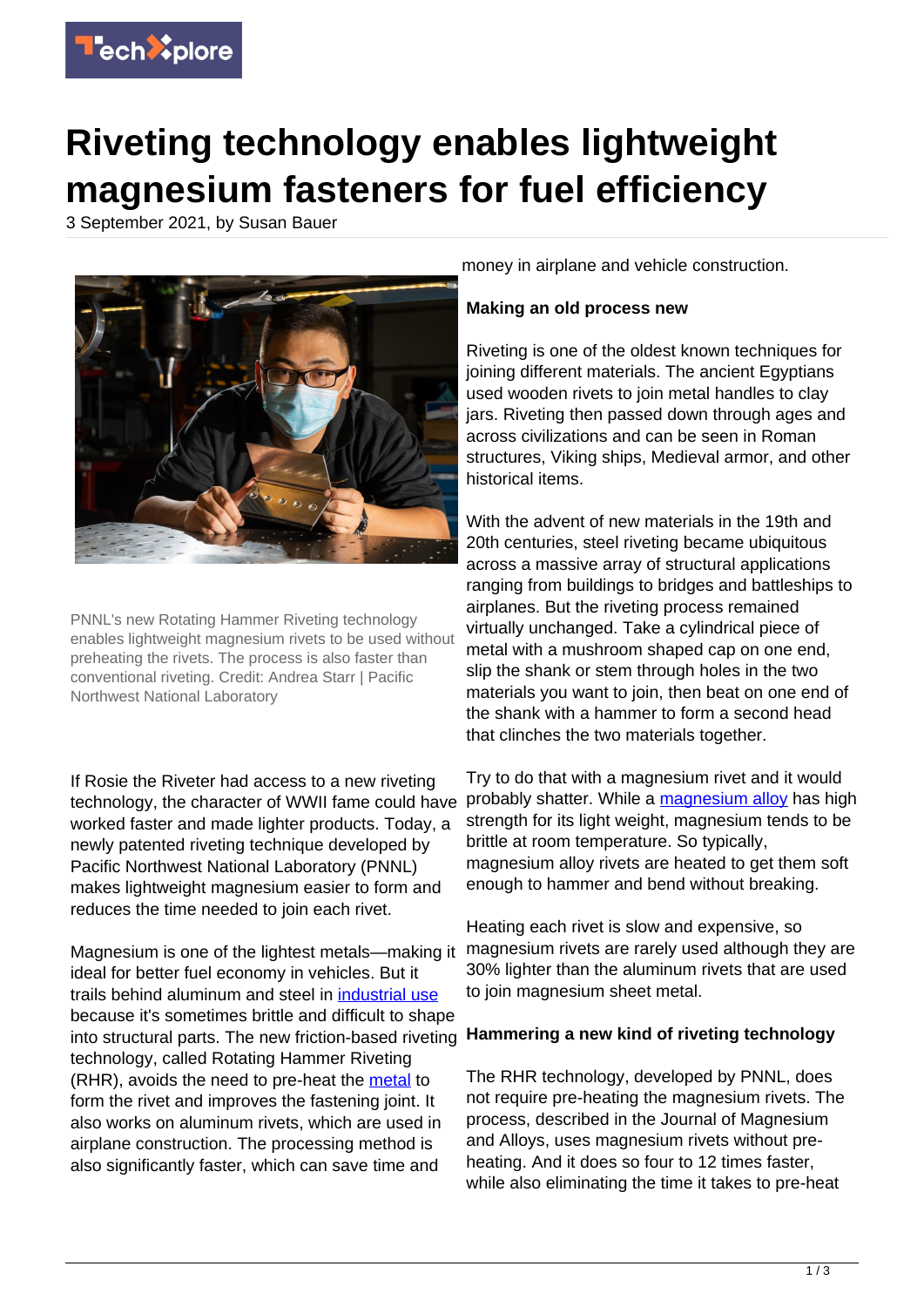

rivets in conventional impact riveting and delivering would no longer need to be stored in a freezer, added benefits of enhanced strength and corrosion riveting is not time sensitive, and unused rivets no prevention properties.

RHR is an offshoot of friction stir welding. The technique uses a small rotating tool, called a hammer. The rotational force generates heat via friction and deformation, which softens the magnesium enough to form the rivet head while also mixing the underside of the rivet's head to metallurgically bond with the underlying metal sheet. This merging of metals forms a continuous bond that wards off corrosion.

"It took many attempts to find the right balance between the rotational speed of the hammer and the speed at which we plunged it into the rivet," said lead researcher Tianhao Wang. "But we ultimately found a sweet spot in the processing range where the rivet head did not adhere to the tool, nor crack during the RHR process."

The newly patented process deforms the metal such that its crystalline structure is altered. Using high-powered microscopes, researchers were able to see how the grains were refined and reoriented to make the [magnesium](https://techxplore.com/tags/magnesium/) more formable and stronger.

## **Riveting solutions for aircraft manufacturing**

Corresponding author Scott Whalen notes that RHR works on aluminum rivets as well, like those used in aircraft. With hundreds of thousands of rivets on every commercial airplane—mostly made from aluminum alloy 2024—Whalen says the process could reduce costs and increase efficiency on the production line.

Rivets made of aluminum alloy 2024 are too strong to rivet if stored at room temperature. So, they must be annealed, or softened, and then stored in a freezer to keep them soft before riveting.

"Once on the production line, these "ice box rivets" must be used in less than 15–30 minutes, otherwise they become too hard to rivet," said Whalen. "However, RHR can rivet aluminum 2024 rivets after they are in the fully hardened state, so cold storage is not needed. This means rivets

longer need to be re-heat treated and re-placed into cold storage."

## **Faster friction-based riveting technology**

RHR processing of aluminum is extremely fast. Conventional riveting takes between 1–3 seconds per rivet, while RHR requires just 0.25 seconds. That time savings could translate into 40 hours saved per 100,000 rivets. "That would mean one full week less spent riveting on just a fraction of one commercial airliner if RHR were adopted," said Whalen.

RHR is just one of a suite of disruptive manufacturing technologies to process metal alloys and composites being developed by PNNL. These Solid Phase Processing techniques involve deforming materials without melting to heat, mix, fabricate, and join metals and other materials. The resulting materials have extraordinary properties compared to those produced by conventional manufacturing methods.

 **More information:** Tianhao Wang et al, Frictionbased riveting technique for AZ31 magnesium alloy, Journal of Magnesium and Alloys (2021). [DOI: 10.1016/j.jma.2021.06.004](http://dx.doi.org/10.1016/j.jma.2021.06.004)

Provided by Pacific Northwest National Laboratory